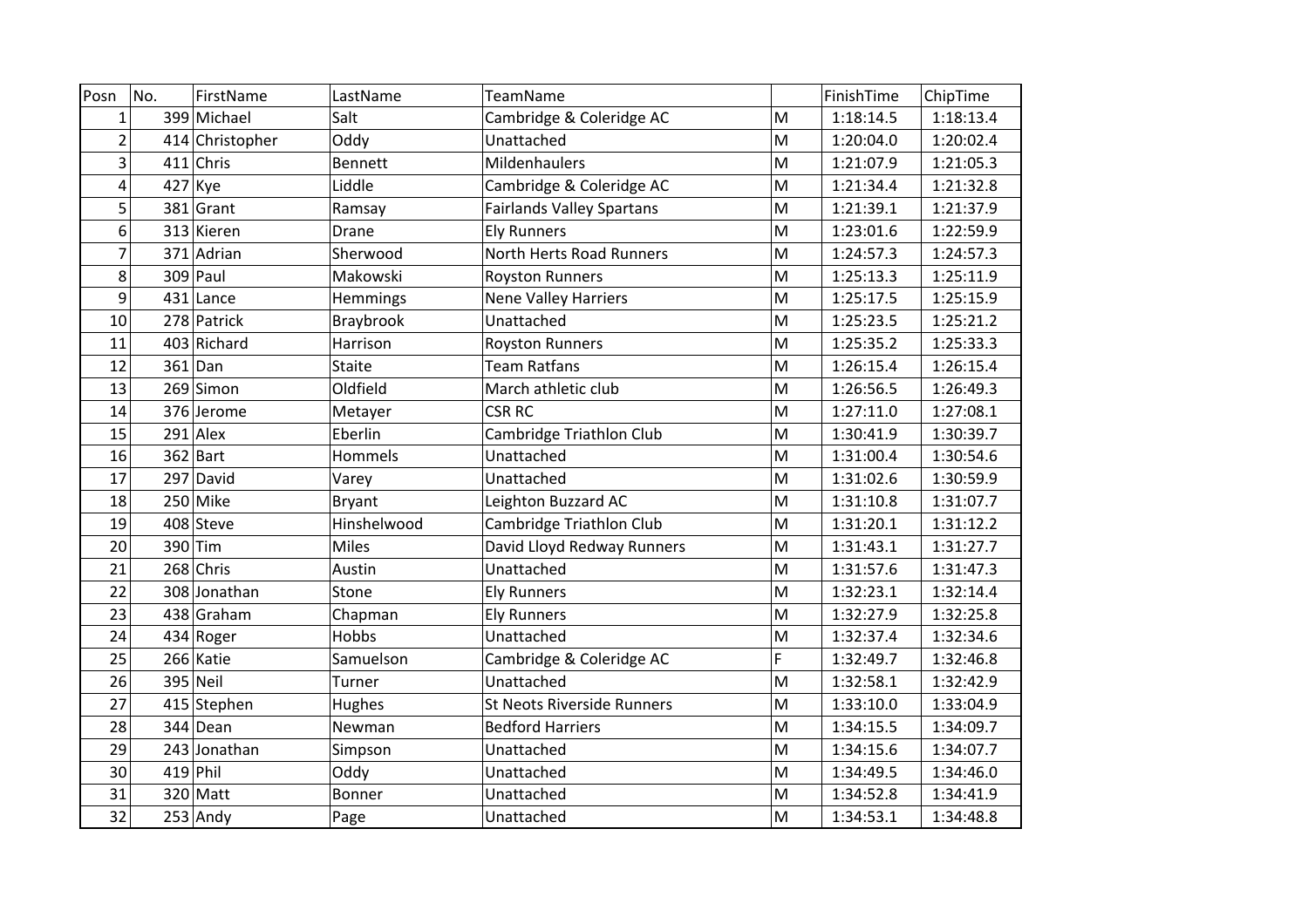| 33 |         | $310$ Karl    | Hiner      | <b>St Neots Riverside Runners</b> | M                                                                                                          | 1:35:05.0 | 1:34:57.0 |
|----|---------|---------------|------------|-----------------------------------|------------------------------------------------------------------------------------------------------------|-----------|-----------|
| 34 |         | 389 Graham    | Snudden    | Unattached                        | M                                                                                                          | 1:35:16.7 | 1:35:08.1 |
| 35 |         | 409 Andrew    | Houghton   | Unattached                        | $\mathsf{M}$                                                                                               | 1:35:52.4 | 1:35:48.8 |
| 36 |         | $214$ Sean    | Papworth   | Unattached                        | M                                                                                                          | 1:35:55.8 | 1:35:35.0 |
| 37 |         | 265 Darren    | Gillman    | Cambridge & Coleridge AC          | $\mathsf{M}% _{T}=\mathsf{M}_{T}\!\left( a,b\right) ,\ \mathsf{M}_{T}=\mathsf{M}_{T}\!\left( a,b\right) ,$ | 1:36:09.5 | 1:36:06.5 |
| 38 |         | 351 Andrew    | Forrest    | Unattached                        | $\mathsf{M}$                                                                                               | 1:36:39.7 | 1:36:20.5 |
| 39 |         | 353 Andrew    | O'Hanlon   | <b>Ely Runners</b>                | M                                                                                                          | 1:36:59.3 | 1:36:48.9 |
| 40 |         | $244$ Sam     | Greenaway  | Unattached                        | M                                                                                                          | 1:37:22.9 | 1:37:18.8 |
| 41 |         | 370 David     | Leat       | <b>Stocksfield Striders</b>       | $\mathsf{M}$                                                                                               | 1:37:24.6 | 1:37:17.2 |
| 42 |         | 352 Shane     | Freeland   | Unattached                        | M                                                                                                          | 1:37:35.2 | 1:37:24.2 |
| 43 |         | 383 Simon     | Thornton   | Unattached                        | M                                                                                                          | 1:38:02.4 | 1:37:53.5 |
| 44 |         | 325 Helen     | Cairns     | <b>North Herts Road Runners</b>   | Ë                                                                                                          | 1:38:51.4 | 1:38:48.5 |
| 45 |         | 319 Chris     | O'Connor   | Unattached                        | M                                                                                                          | 1:39:07.6 | 1:38:45.5 |
| 46 |         | 300 Neil      | Shaw       | Unattached                        | M                                                                                                          | 1:39:10.0 | 1:39:07.6 |
| 47 |         | 412 Mike      | Roberts    | Unattached                        | M                                                                                                          | 1:39:23.2 | 1:39:18.6 |
| 48 | 392 Nik |               | Chapman    | Newmarket Joggers                 | M                                                                                                          | 1:39:44.7 | 1:39:44.7 |
| 49 |         | $271$ Mike    | Peterson   | Unattached                        | M                                                                                                          | 1:39:54.4 | 1:39:38.8 |
| 50 |         | 289 Lee       | Townson    | Unattached                        | M                                                                                                          | 1:40:01.3 | 1:39:38.3 |
| 51 |         | 404 Robert    | Fincham    | Unattached                        | M                                                                                                          | 1:40:10.8 | 1:40:05.6 |
| 52 |         | 416 Richard   | Collyer    | <b>Coltishall Jaguars</b>         | M                                                                                                          | 1:40:17.8 | 1:40:13.9 |
| 53 |         | 247 Richard   | Heyes      | <b>Hunts AC</b>                   | M                                                                                                          | 1:41:00.9 | 1:40:54.7 |
| 54 |         | 439 Anthony   | Partington | Unattached                        | M                                                                                                          | 1:41:21.1 | 1:41:11.5 |
| 55 |         | 363 Nick      | Alexandrou | Unattached                        | M                                                                                                          | 1:41:25.7 | 1:41:21.6 |
| 56 |         | 393 Lewis     | Smith      | Unattached                        | M                                                                                                          | 1:41:47.0 | 1:41:27.6 |
| 57 |         | 236 Charlotte | Grundy     | Unattached                        | F                                                                                                          | 1:41:50.6 | 1:41:46.3 |
| 58 |         | 432 Phillip   | Robinson   | Unattached                        | M                                                                                                          | 1:42:01.9 | 1:41:44.5 |
| 59 |         | 218 Lionel    | Smith      | <b>Ely Runners</b>                | M                                                                                                          | 1:42:08.3 | 1:41:52.2 |
| 60 |         | 368 Nick      | Dowdy      | <b>Ely Runners</b>                | M                                                                                                          | 1:42:12.9 | 1:41:56.3 |
| 61 |         | 264 Chris     | Grant      | Unattached                        | M                                                                                                          | 1:42:13.8 | 1:42:10.1 |
| 62 |         | 233 David     | Cunningham | Unattached                        | M                                                                                                          | 1:42:29.7 | 1:42:20.2 |
| 63 |         | $374$ Jon     | Scotland   | Unattached                        | M                                                                                                          | 1:43:28.2 | 1:43:10.5 |
| 64 |         | 276 Colin     | Churcher   | Unattached                        | M                                                                                                          | 1:44:24.9 | 1:44:14.8 |
| 65 |         | 388 Tony      | Hucklesby  | <b>BRJ Run and Tri</b>            | M                                                                                                          | 1:44:47.1 | 1:44:33.4 |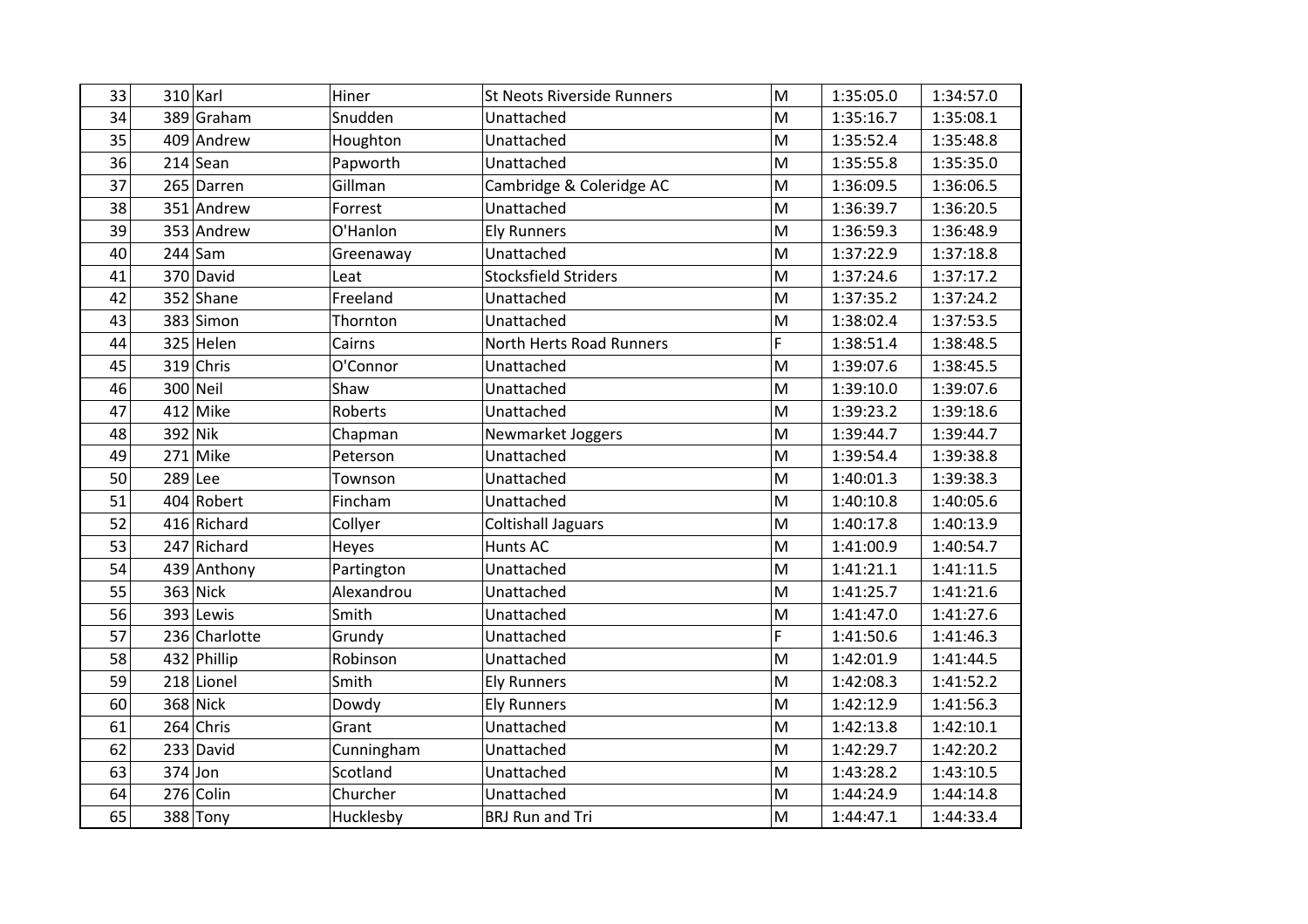| 66 | $406$ Andy   | Irvine          | Cambridge & Coleridge AC        | M                                                                                                          | 1:44:53.4 | 1:44:47.4 |
|----|--------------|-----------------|---------------------------------|------------------------------------------------------------------------------------------------------------|-----------|-----------|
| 67 | 405 Carmel   | McEniery        | Cambridge & Coleridge AC        | Ë                                                                                                          | 1:44:59.1 | 1:44:53.8 |
| 68 | 413 Andrew   | Jackman         | Unattached                      | M                                                                                                          | 1:45:13.1 | 1:45:05.0 |
| 69 | 237 Mike     | <b>Burgoine</b> | Walden Tri                      | M                                                                                                          | 1:45:40.3 | 1:45:26.4 |
| 70 | 293 James    | Brown           | Unattached                      | $\mathsf{M}% _{T}=\mathsf{M}_{T}\!\left( a,b\right) ,\ \mathsf{M}_{T}=\mathsf{M}_{T}$                      | 1:46:06.7 | 1:45:50.6 |
| 71 | 324 Stuart   | <b>Ballard</b>  | Unattached                      | M                                                                                                          | 1:46:56.8 | 1:46:44.8 |
| 72 | 298 David    | Groves          | Unattached                      | M                                                                                                          | 1:46:59.2 | 1:46:51.9 |
| 73 | 295 Roger    | Pake            | Unattached                      | M                                                                                                          | 1:47:03.9 | 1:46:57.2 |
| 74 | 333 lan      | <b>Noakes</b>   | Unattached                      | M                                                                                                          | 1:47:11.8 | 1:46:52.1 |
| 75 | 398 Craig    | Green           | Unattached                      | $\mathsf{M}% _{T}=\mathsf{M}_{T}\!\left( a,b\right) ,\ \mathsf{M}_{T}=\mathsf{M}_{T}$                      | 1:47:21.9 | 1:47:10.6 |
| 76 | 208 Sarah    | Eden            | Unattached                      | F                                                                                                          | 1:47:28.3 | 1:47:23.2 |
| 77 | $349$ Glyn   | Smith           | Cambridge & Coleridge AC        | M                                                                                                          | 1:47:43.2 | 1:47:37.3 |
| 78 | $430$ Andy   | Molloy          | <b>NSPCC</b>                    | M                                                                                                          | 1:48:12.0 | 1:47:50.9 |
| 79 | 437 David    | Freeman         | <b>CSR RC</b>                   | M                                                                                                          | 1:48:47.5 | 1:48:29.9 |
| 80 | 228 Colin    | Glen            | FetchEveryone RC                | M                                                                                                          | 1:49:00.1 | 1:48:47.9 |
| 81 | 343 Abdullah | Fidan           | Unattached                      | $\mathsf{M}% _{T}=\mathsf{M}_{T}\!\left( a,b\right) ,\ \mathsf{M}_{T}=\mathsf{M}_{T}$                      | 1:49:09.8 | 1:48:58.8 |
| 82 | 394 Bee      | Chapman         | Newmarket Joggers               | F                                                                                                          | 1:49:11.0 | 1:48:53.2 |
| 83 | $279$ John   | Oswald          | <b>Heaton Harriers &amp; AC</b> | ${\sf M}$                                                                                                  | 1:49:39.0 | 1:49:31.3 |
| 84 | 331 Vanessa  | Pond            | Unattached                      | F                                                                                                          | 1:49:41.1 | 1:49:35.9 |
| 85 | 216 Amanda   | Clarkson        | Unattached                      | Ë                                                                                                          | 1:49:42.0 | 1:49:37.3 |
| 86 | $290$ Gary   | <b>Baldwin</b>  | Biggleswade AC                  | ${\sf M}$                                                                                                  | 1:50:29.8 | 1:50:13.9 |
| 87 | 211 Yvonne   | Homewood        | <b>BRJ Run and Tri</b>          | F                                                                                                          | 1:50:45.6 | 1:50:39.3 |
| 88 | 326 lan      | Lawson          | Unattached                      | M                                                                                                          | 1:50:53.4 | 1:50:49.0 |
| 89 | 267 Danny    | <b>Brooks</b>   | Unattached                      | $\mathsf{M}% _{T}=\mathsf{M}_{T}\!\left( a,b\right) ,\ \mathsf{M}_{T}=\mathsf{M}_{T}$                      | 1:51:02.0 | 1:50:42.6 |
| 90 | 275 Fintan   | Lambe           | Unattached                      | M                                                                                                          | 1:51:06.9 | 1:50:53.3 |
| 91 | $261$ Liz    | O'Donovan       | Cambridge & Coleridge AC        | F                                                                                                          | 1:51:07.5 | 1:50:51.5 |
| 92 | 378 Sophie   | <b>Barling</b>  | <b>Swavesey Village College</b> | F                                                                                                          | 1:51:09.2 | 1:51:05.6 |
| 93 | $224$ John   | Hibberd         | Unattached                      | $\mathsf{M}% _{T}=\mathsf{M}_{T}\!\left( a,b\right) ,\ \mathsf{M}_{T}=\mathsf{M}_{T}\!\left( a,b\right) ,$ | 1:51:25.7 | 1:51:08.9 |
| 94 | 345 Hayley   | Turner          | <b>Ely Runners</b>              | F                                                                                                          | 1:51:37.7 | 1:51:17.3 |
| 95 | 436 Richard  | Page            | Unattached                      | M                                                                                                          | 1:51:38.1 | 1:51:19.9 |
| 96 | 335 John     | Harrison        | Unattached                      | M                                                                                                          | 1:51:40.2 | 1:51:23.7 |
| 97 | 303 Nick     | Kay             | <b>Pavilion Accountancy</b>     | ${\sf M}$                                                                                                  | 1:51:40.6 | 1:51:21.2 |
| 98 | 336 Alice    | Synge           | Unattached                      | F                                                                                                          | 1:51:55.6 | 1:51:44.0 |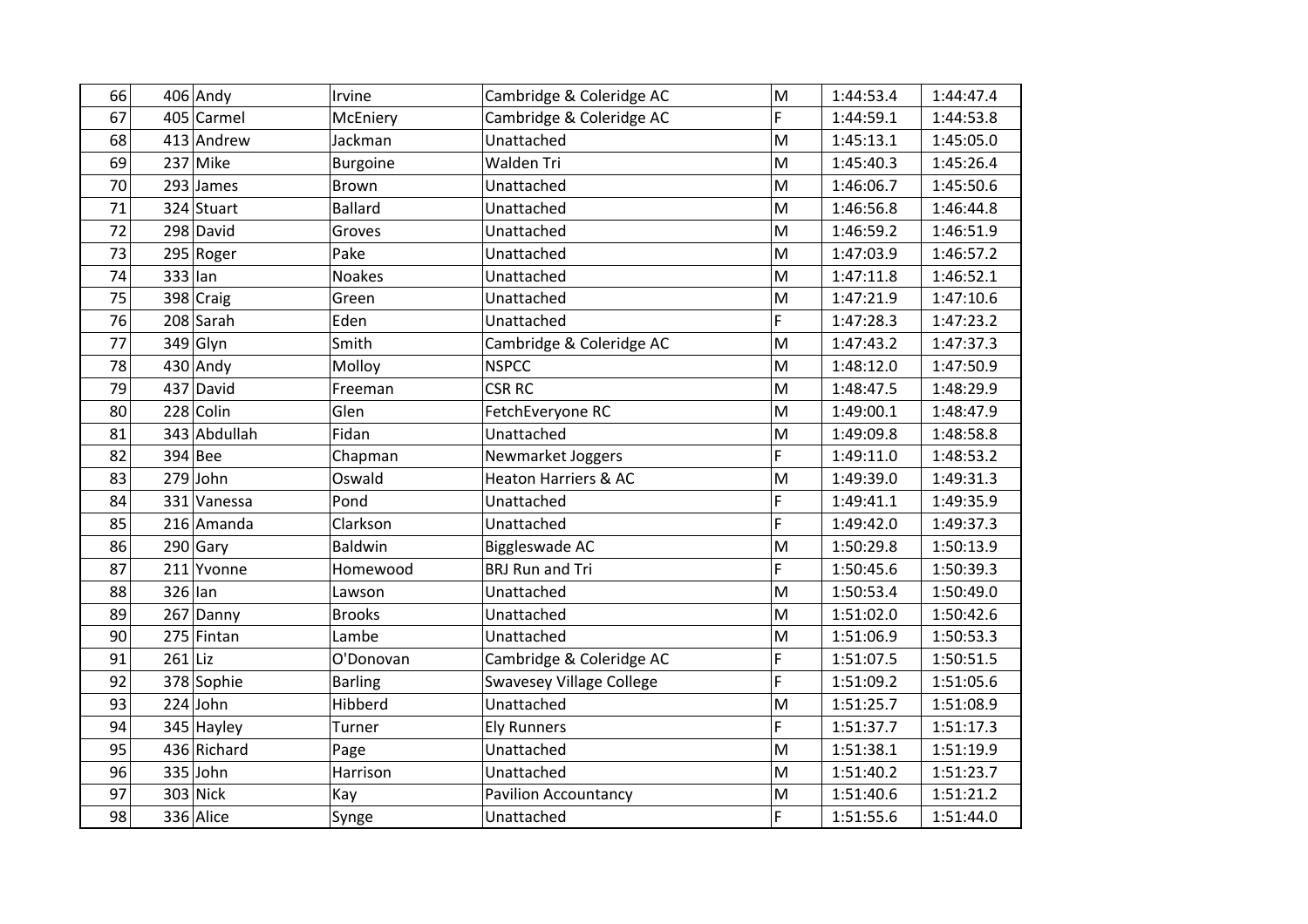| 99  |           | 248 Mike      | <b>Stokes</b>  | Unattached                           | $\mathsf{M}% _{T}=\mathsf{M}_{T}\!\left( a,b\right) ,\ \mathsf{M}_{T}=\mathsf{M}_{T}$ | 1:52:00.3 | 1:51:42.3 |
|-----|-----------|---------------|----------------|--------------------------------------|---------------------------------------------------------------------------------------|-----------|-----------|
| 100 |           | 330 Matt      | Hiscock        | <b>Cambridge University Press RC</b> | M                                                                                     | 1:52:11.3 | 1:51:51.1 |
| 101 |           | $234$ Phil    | Eddershaw      | Walden Tri                           | ${\sf M}$                                                                             | 1:52:42.6 | 1:52:28.4 |
| 102 |           | 223 Peter     | Hewitt         | <b>UKnetrunners</b>                  | M                                                                                     | 1:53:36.5 | 1:53:19.7 |
| 103 |           | $213$ Brian   | Maloney        | <b>Swavesey Pre-School</b>           | M                                                                                     | 1:53:38.8 | 1:53:30.9 |
| 104 |           | 209 Shaun     | Land           | Unattached                           | M                                                                                     | 1:53:48.1 | 1:53:27.9 |
| 105 |           | 355 Schuyler  | Newstead       | Ely Tri Club                         | F                                                                                     | 1:53:58.9 | 1:53:38.5 |
| 106 |           | 382 Linda     | Aird           | North Herts Road Runners             | Ë                                                                                     | 1:54:03.8 | 1:53:51.2 |
| 107 |           | 429 Thomas    | Orr            | Unattached                           | M                                                                                     | 1:54:48.9 | 1:54:34.2 |
| 108 |           | 418 Chloe     | Stone          | Unattached                           | Ë                                                                                     | 1:54:52.0 | 1:54:29.2 |
| 109 |           | 410 Neil      | Barbour        | Unattached                           | M                                                                                     | 1:55:02.1 | 1:54:47.8 |
| 110 |           | 294 Pauline   | McConnell      | Unattached                           | F                                                                                     | 1:55:07.5 | 1:55:01.7 |
| 111 |           | 262 Martin    | Campbell       | Unattached                           | M                                                                                     | 1:55:22.1 | 1:55:06.4 |
| 112 |           | 307 Harriette | Stone          | <b>Ely Runners</b>                   | F                                                                                     | 1:55:23.3 | 1:55:04.7 |
| 113 |           | 354 Charles   | <b>Butcher</b> | Unattached                           | M                                                                                     | 1:55:25.8 | 1:55:04.4 |
| 114 |           | $402$ Sian    | Goodwin        | Unattached                           | F                                                                                     | 1:55:45.0 | 1:55:27.9 |
| 115 |           | 385 Stuart    | Barbour        | Unattached                           | ${\sf M}$                                                                             | 1:56:21.6 | 1:56:07.1 |
| 116 |           | 426 Gianluca  | Savini         | Cambridge & Coleridge AC             | M                                                                                     | 1:56:34.0 | 1:56:10.0 |
| 117 |           | 315 Tabitha   | Steel          | Unattached                           | F                                                                                     | 1:56:38.4 | 1:56:29.6 |
| 118 |           | 314 Graham    | Steel          | Unattached                           | M                                                                                     | 1:56:38.5 | 1:56:30.0 |
| 119 |           | 422 Dean      | Taylor Lewis   | Unattached                           | ${\sf M}$                                                                             | 1:57:03.6 | 1:56:44.8 |
| 120 | $433$ Jez |               | Daniel         | Unattached                           | M                                                                                     | 1:57:09.9 | 1:56:52.2 |
| 121 |           | 272 Graham    | <b>Buddle</b>  | Unattached                           | ${\sf M}$                                                                             | 1:58:05.0 | 1:57:49.3 |
| 122 |           | $423$ Sian    | High           | Unattached                           | F                                                                                     | 1:58:14.7 | 1:58:08.3 |
| 123 |           | 425 David     | Pinnington     | Unattached                           | ${\sf M}$                                                                             | 1:58:33.1 | 1:58:21.6 |
| 124 |           | $219$ James   | Ryan           | <b>Eastern Veterans AC</b>           | M                                                                                     | 1:58:42.1 | 1:58:21.5 |
| 125 |           | 323 Hayley    | Coteman        | Unattached                           | F                                                                                     | 1:59:12.7 | 1:59:02.5 |
| 126 |           | 288 Brian     | Webb           | Unattached                           | M                                                                                     | 1:59:14.9 | 1:58:59.3 |
| 127 |           | 306 Joseph    | <b>Tivey</b>   | Unattached                           | ${\sf M}$                                                                             | 1:59:27.0 | 1:59:05.7 |
| 128 |           | 364 Brian     | <b>Bailey</b>  | North Herts Road Runners             | M                                                                                     | 1:59:32.1 | 1:59:20.0 |
| 129 |           | 202 Hannah    | Turner         | <b>Swavesey Village College</b>      | F                                                                                     | 1:59:40.9 | 1:59:31.8 |
| 130 |           | 286 Amy-Maire | Lunney         | Unattached                           | F                                                                                     | 1:59:46.1 | 1:59:40.0 |
| 131 |           | 252 Moji      | Opaleye        | Unattached                           | F                                                                                     | 2:00:15.9 | 1:59:58.6 |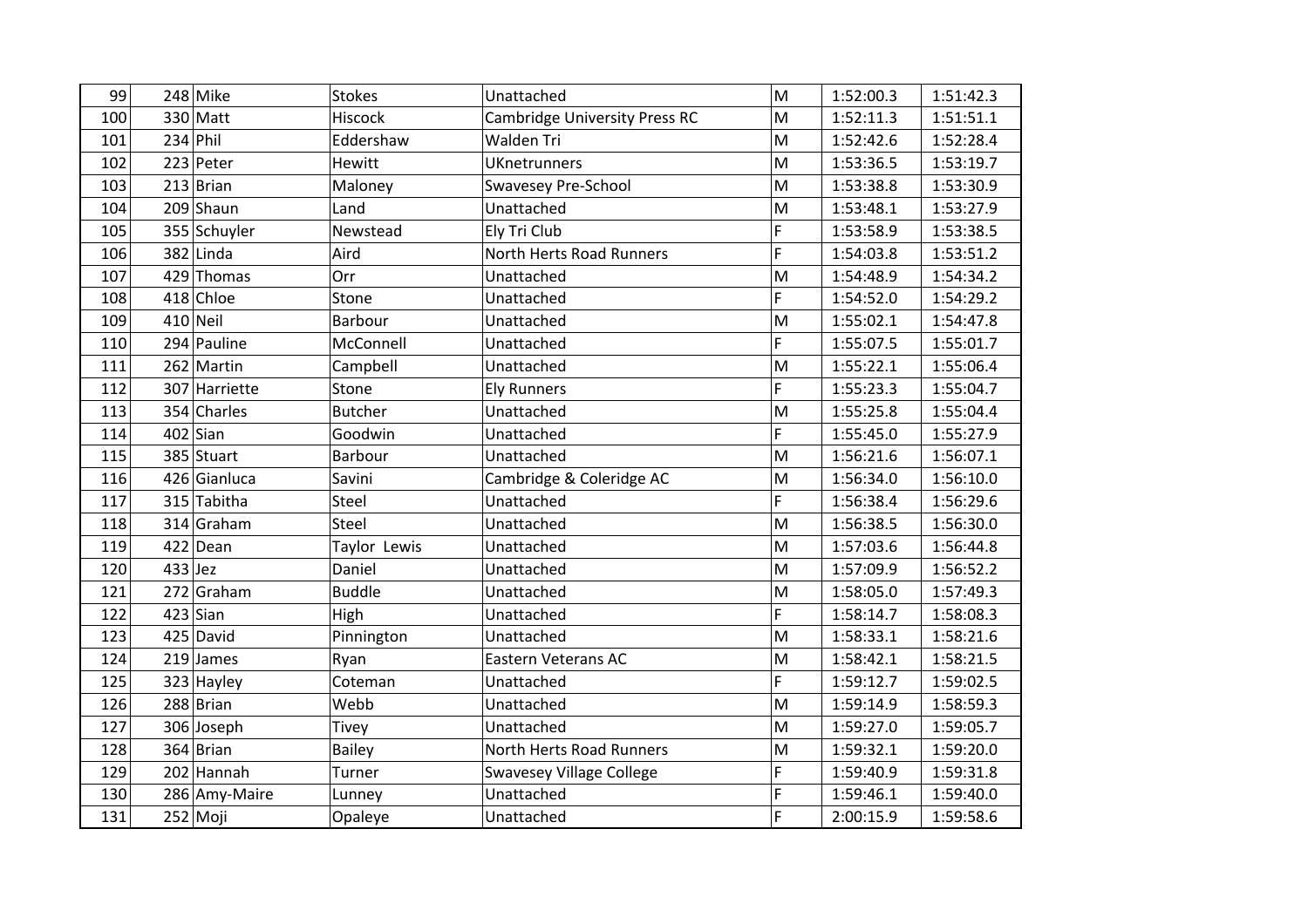| 132 | 391 Diana     | Braverman      | Cambridge & Coleridge AC    | F                                                                                                          | 2:00:17.0 | 2:00:08.3 |
|-----|---------------|----------------|-----------------------------|------------------------------------------------------------------------------------------------------------|-----------|-----------|
| 133 | $377$ Tom     | Miller         | <b>Pennine Fell Runners</b> | M                                                                                                          | 2:00:42.3 | 2:00:28.4 |
| 134 | 420 James     | Yardy          | Unattached                  | M                                                                                                          | 2:00:50.8 | 2:00:31.0 |
| 135 | 340 Helen     | Velioglu       | Unattached                  | F                                                                                                          | 2:01:18.9 | 2:00:57.5 |
| 136 | 366 Sean      | Gladwell       | Unattached                  | M                                                                                                          | 2:01:50.4 | 2:01:36.8 |
| 137 | 435 Debbie    | Lowe           | Unattached                  | F                                                                                                          | 2:03:08.8 | 2:02:57.2 |
| 138 | 260 Graham    | Kellen         | Unattached                  | M                                                                                                          | 2:03:16.5 | 2:02:59.8 |
| 139 | 332 Rachel    | Stone          | Unattached                  | F                                                                                                          | 2:03:33.3 | 2:03:18.8 |
| 140 | 254 Leonard   | Kirkby         | <b>Ramsey Road Runners</b>  | M                                                                                                          | 2:05:01.1 | 2:04:45.4 |
| 141 | 357 Sandie    | Jardine        | Ely Tri Club                | F                                                                                                          | 2:05:09.0 | 2:05:04.4 |
| 142 | 356 Helen     | Howard         | <b>Saffron Striders RC</b>  | F                                                                                                          | 2:05:16.3 | 2:05:09.1 |
| 143 | 372 Lucy      | Newsum         | Unattached                  | F                                                                                                          | 2:05:20.9 | 2:05:12.8 |
| 144 | 373 Jeremy    | Newsum         | Unattached                  | M                                                                                                          | 2:05:21.0 | 2:05:12.8 |
| 145 | 203 Nicola    | Scott          | Fen Drayton Running Club    | F                                                                                                          | 2:05:40.0 | 2:05:27.3 |
| 146 | 207 Jenny     | Hays           | Unattached                  | F                                                                                                          | 2:05:40.7 | 2:05:27.5 |
| 147 | 321 Beccy     | Taylor         | Unattached                  | F                                                                                                          | 2:06:00.5 | 2:05:44.0 |
| 148 | 367 Simon     | Chambers       | Saffron Striders RC         | M                                                                                                          | 2:06:04.7 | 2:05:57.5 |
| 149 | 337 Helen     | Clayton        | Unattached                  | F                                                                                                          | 2:06:39.7 | 2:06:33.2 |
| 150 | 206 Lloyd     | Trotman        | Unattached                  | $\mathsf{M}% _{T}=\mathsf{M}_{T}\!\left( a,b\right) ,\ \mathsf{M}_{T}=\mathsf{M}_{T}\!\left( a,b\right) ,$ | 2:06:54.5 | 2:06:30.8 |
| 151 | 217 Hannah    | Parish         | Unattached                  | F                                                                                                          | 2:07:20.6 | 2:07:11.4 |
| 152 | $251$ James   | Tait           | Unattached                  | M                                                                                                          | 2:07:24.9 | 2:07:06.7 |
| 153 | 277 Tracey    | McLean         | Unattached                  | F                                                                                                          | 2:07:24.9 | 2:07:13.8 |
| 154 | 259 Laura     | Chapman        | Unattached                  | F                                                                                                          | 2:07:36.0 | 2:07:13.6 |
| 155 | $204$ James   | Harrison       | Unattached                  | M                                                                                                          | 2:08:02.1 | 2:07:38.5 |
| 156 | 316 James     | Gould          | Unattached                  | M                                                                                                          | 2:09:19.5 | 2:09:10.1 |
| 157 | 287 Nicola    | Osborn         | Unattached                  | F                                                                                                          | 2:09:28.9 | 2:09:22.3 |
| 158 | 341 Julie     | Durrant        | Unattached                  | F                                                                                                          | 2:09:41.6 | 2:09:28.8 |
| 159 | 283 Melissa   | <b>Barrett</b> | Sweatshop                   | F                                                                                                          | 2:11:09.7 | 2:10:55.5 |
| 160 | 270 Steve     | Howard         | Nene Park Academy           | M                                                                                                          | 2:12:04.0 | 2:11:54.6 |
| 161 | 285 Annette   | Lilly          | LDWA                        | F                                                                                                          | 2:12:25.2 | 2:12:18.6 |
| 162 | 318 Herdeep   | O'Connor       | Unattached                  | F                                                                                                          | 2:13:31.6 | 2:13:09.3 |
| 163 | $296$ Zoe     | Smeeth         | Unattached                  | F                                                                                                          | 2:13:52.0 | 2:13:47.3 |
| 164 | 375 Francesca | Miller         | <b>Pennine Fell Runners</b> | F                                                                                                          | 2:13:56.4 | 2:13:43.0 |